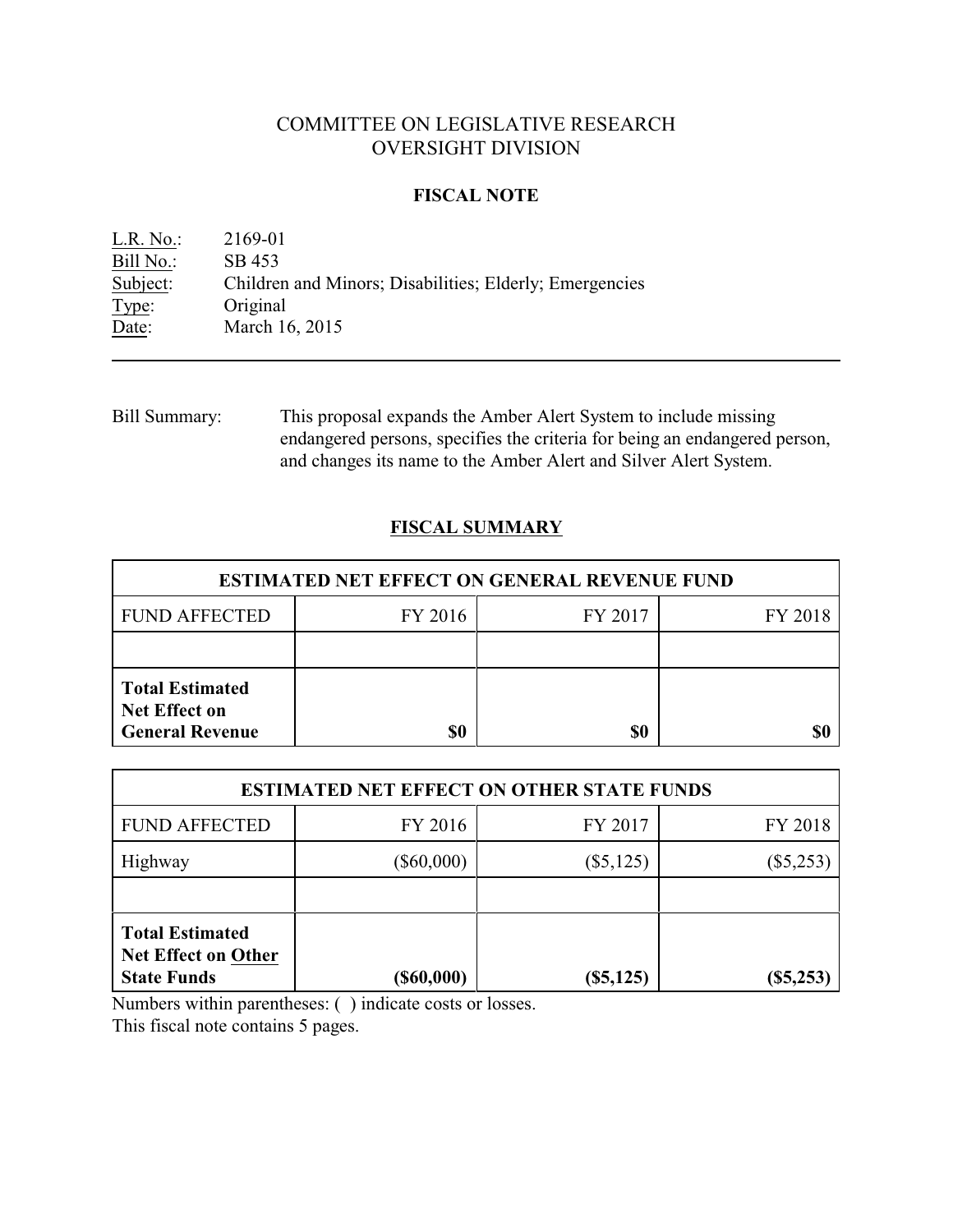L.R. No. 2169-01 Bill No. SB 453 Page 2 of 5 March 16, 2015

| <b>ESTIMATED NET EFFECT ON FEDERAL FUNDS</b> |         |         |         |  |
|----------------------------------------------|---------|---------|---------|--|
| <b>FUND AFFECTED</b>                         | FY 2016 | FY 2017 | FY 2018 |  |
|                                              |         |         |         |  |
|                                              |         |         |         |  |
| <b>Total Estimated</b><br>Net Effect on All  |         |         |         |  |
| <b>Federal Funds</b>                         | \$0     | \$0     |         |  |

| <b>ESTIMATED NET EFFECT ON FULL TIME EQUIVALENT (FTE)</b>    |         |         |         |  |
|--------------------------------------------------------------|---------|---------|---------|--|
| <b>FUND AFFECTED</b>                                         | FY 2016 | FY 2017 | FY 2018 |  |
|                                                              |         |         |         |  |
|                                                              |         |         |         |  |
| <b>Total Estimated</b><br><b>Net Effect on</b><br><b>FTE</b> |         |         |         |  |

 $\Box$  Estimated Net Effect (expenditures or reduced revenues) expected to exceed \$100,000 in any of the three fiscal years after implementation of the act.

| <b>ESTIMATED NET EFFECT ON LOCAL FUNDS</b> |         |         |         |
|--------------------------------------------|---------|---------|---------|
| <b>FUND AFFECTED</b>                       | FY 2016 | FY 2017 | FY 2018 |
| <b>Local Government</b>                    | \$0     | \$0     | \$0     |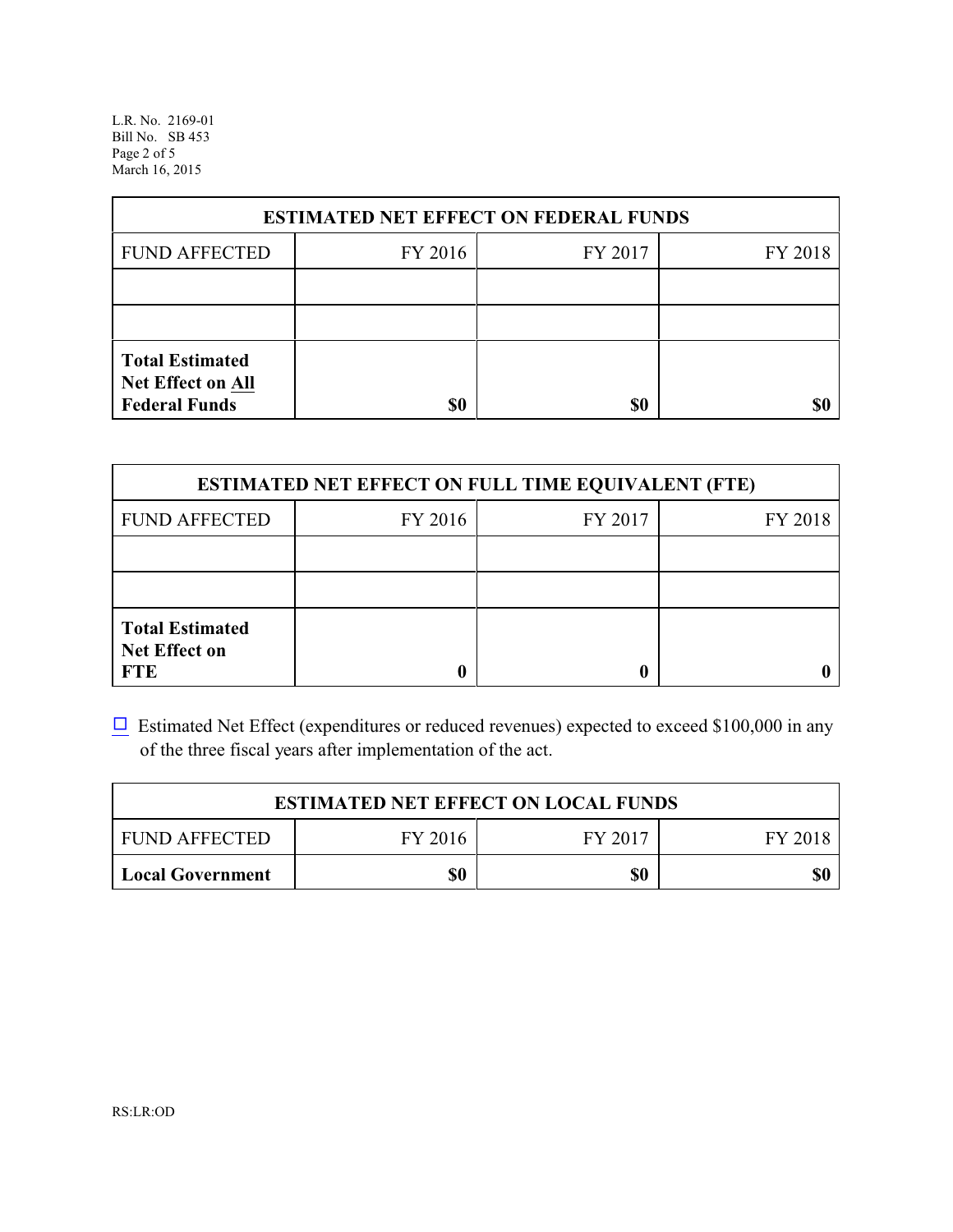L.R. No. 2169-01 Bill No. SB 453 Page 3 of 5 March 16, 2015

#### **FISCAL ANALYSIS**

#### ASSUMPTION

**Oversight** was unable to receive any of the agency responses in a timely manner due to the short fiscal note request time. Oversight has presented this fiscal note on the best current information that we have or on prior year information regarding a similar bill. Upon the receipt of agency responses, Oversight will review to determine if an updated fiscal note should be prepared and seek the necessary approval of the chairperson of the Joint Committee on Legislative Research to publish a new fiscal note.

In response to a similar proposal from this year (HB 679), officials from the **Department of Public Safety - Missouri Highway Patrol (MHP)** stated the proposal requires that the Amber Alert System be expanded to include missing and endangered persons with this information being entered into the Missouri Uniform Law Enforcement System (MULES). It also changes the name to the Amber Alert and Silver Alert System. The estimated cost of adding this enhancement to MULES is \$60,000 plus a yearly maintenance cost of \$5,000 to the Highway Funds.

In response to a similar proposal from this year (HB 679), officials from the **Department of Health and Senior Services (DHSS)** stated the bill would establish a Silver Alert System for missing endangered adults similar to the Amber Alert System for missing children. The number of Class I (imminent danger) abuse, neglect, and/or financial exploitation hotline reports to DHSS - Central Registry Unit may increase as a result of this proposal, and thereby the number of investigations that must be conducted by DHSS. However, DHSS is unable to predict the amount of the increase, if any. At this time, DHSS estimates there would not be a significant fiscal impact on the division. However, if it is determined at a later date that a fiscal impact is realized, DHSS would pursue additional funding via the appropriations process.

In response to a similar proposal from this year (HB 679), officials from the **Department of Mental Health** and the **Missouri Lottery Commission** each assumed the proposal would not fiscally impact their respective agencies.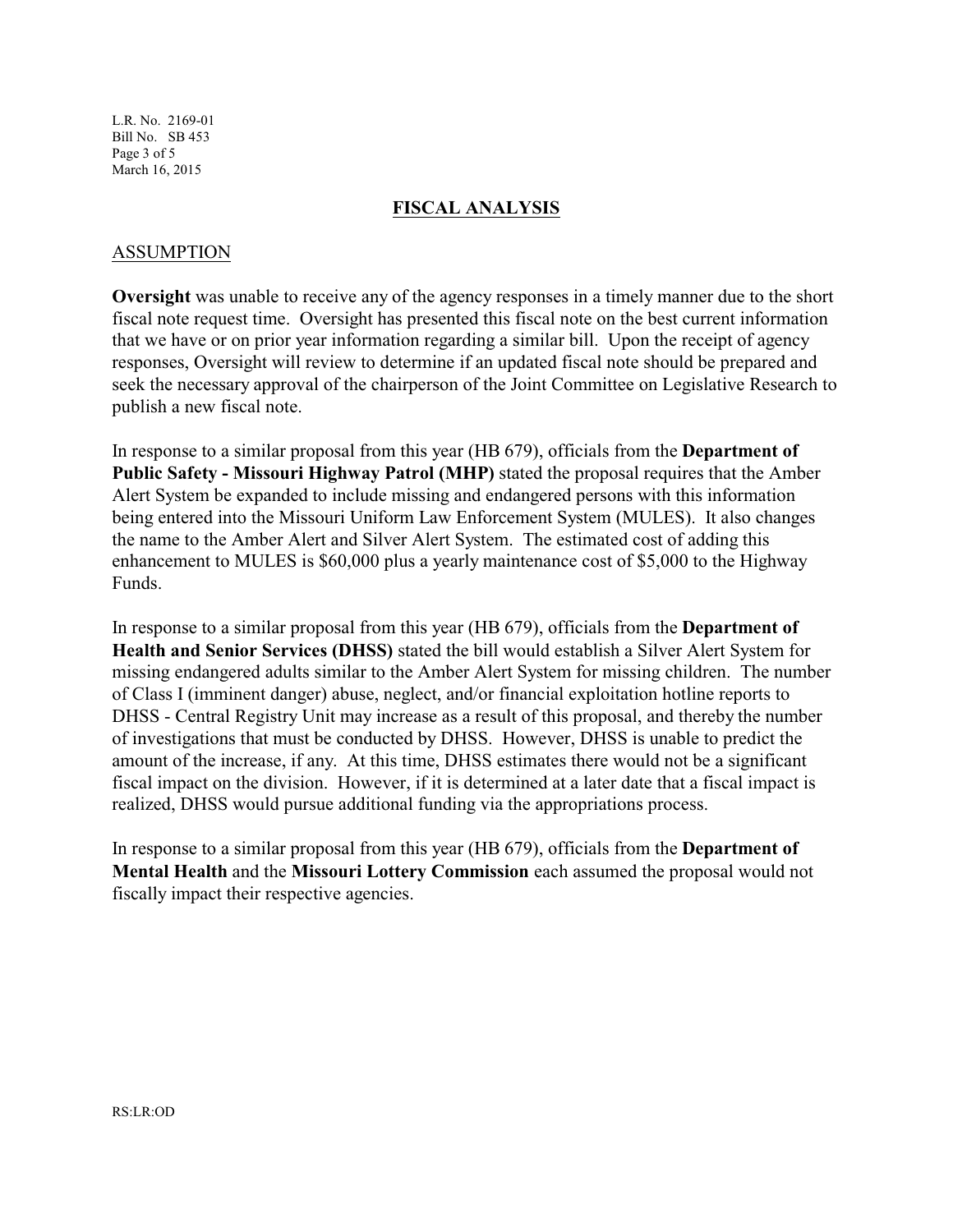L.R. No. 2169-01 Bill No. SB 453 Page 4 of 5 March 16, 2015

|                                                                                        | <u>\$0</u>                    | <u>\$0</u>   | <u>so</u>   |
|----------------------------------------------------------------------------------------|-------------------------------|--------------|-------------|
| FISCAL IMPACT - Local Government                                                       | FY 2016<br>$(10 \text{ Mo.})$ | FY 2017      | FY 2018     |
| <b>ESTIMATED NET EFFECT TO</b><br><b>HIGHWAY FUNDS</b>                                 | $($ \$60,000)                 | $($ \$5,125) | (S5, 253)   |
| Costs - DPS - MHP - programming<br>expense to incorporate changes into<br><b>MULES</b> | $(\$60,000)$                  | $(\$5,125)$  | $(\$5,253)$ |
| <b>HIGHWAY FUNDS</b>                                                                   |                               |              |             |
| FISCAL IMPACT - State Government                                                       | FY 2016<br>$(10 \text{ Mo.})$ | FY 2017      | FY 2018     |

#### FISCAL IMPACT - Small Business

No direct fiscal impact to small businesses would be expected as a result of this proposal.

#### FISCAL DESCRIPTION

This act changes the name of the Amber Alert System to the Amber and Silver Alert System and expands the system to include assistance in identifying and locating a missing endangered person, defined as a person who: (1) does not meet the criteria for an Amber alert; (2) is missing under unexplained, involuntary, or suspicious circumstances; and (3) is believed to be in danger because of age, guardianship, health, disability, environmental or weather conditions, or is in the company of a potentially dangerous person. A missing endangered person does not include a runaway. Additionally, this act requires missing persons reports to include the name, address, and phone number of the guardian, if any, of the missing person.

This legislation is not federally mandated, would not duplicate any other program and would not require additional capital improvements or rental space.